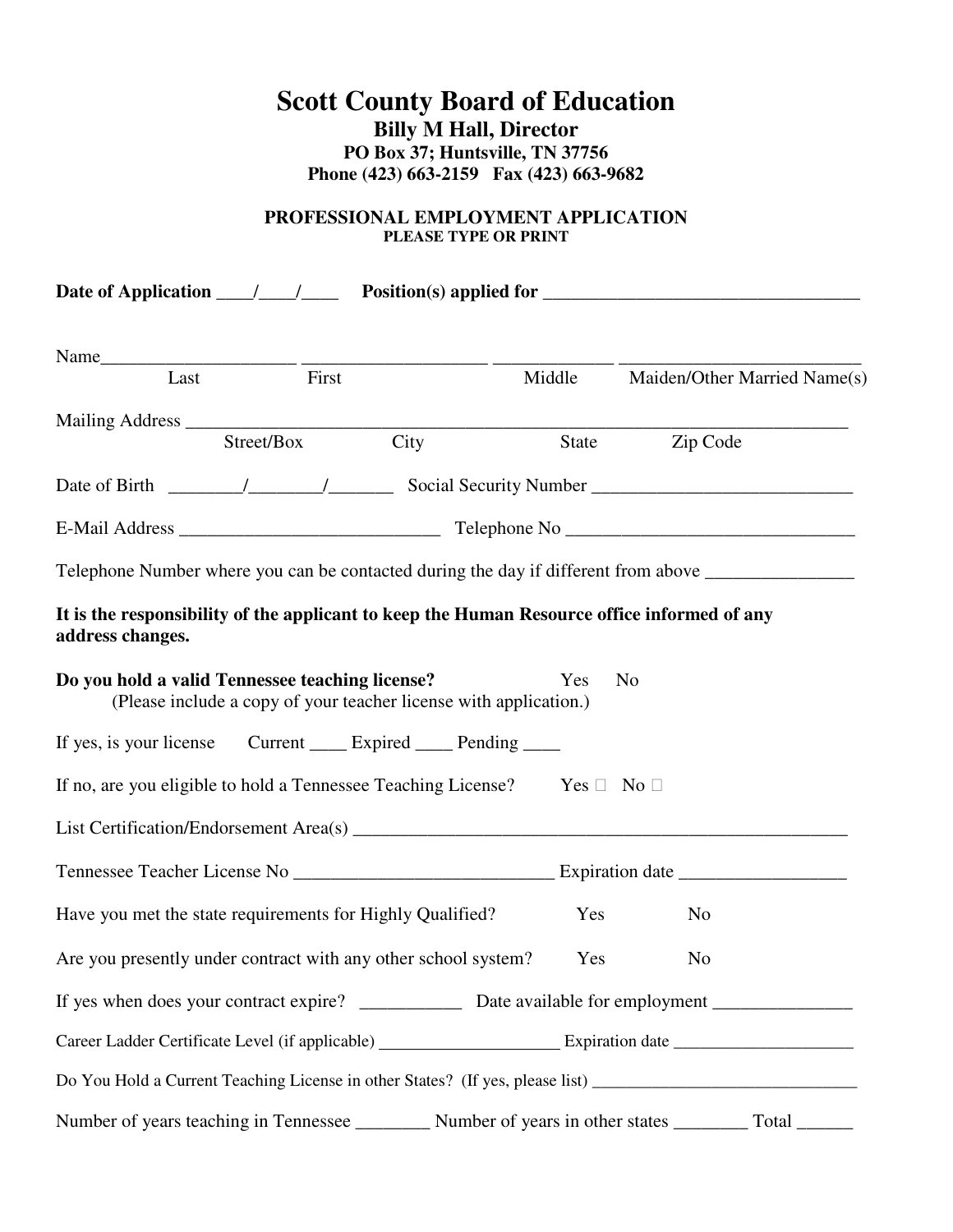### **PRAXIS EXAMINATION DATA** (Tennessee Requires 1 Professional Knowledge and 2 Area Exams)

• Have you taken and passed the Praxis I and II? Yes No Date taken (If yes, please include copies of Praxis scores with your application)

#### **Tennessee requires Area and Professional Knowledge exams.**

#### **INCLUDE A COPY OF ANY LICENSES AND CERTIFICATES WITH THIS APPLICATION**

#### **LICENSURE**

Г

Tennessee law requires all teaching personnel to hold a Tennessee license. Individuals are responsible for obtaining and maintaining a current license. Out of state candidates may secure an application for a Tennessee license by writing: Teacher Licensing, State Department of Education, 5th Floor, Gateway Plaza, 710 James Robertson Parkway, Nashville, TN 37243-0375. Applicants are responsible for forwarding PRAXIS scores and license information to the State and to the Scott County School System.

#### **Are you legally eligible for employment in the United States?** Yes No

## **Have you ever been convicted of a felony?** Yes No

Have you been dismissed from any previous employment for improper or unprofessional conduct, inefficient service, neglect of duty, incompetence, or insubordination as the same are defined in Section 49-1401 of the Tennessee Code? Yes No

If "yes," give details: \_\_\_\_\_\_\_\_\_\_\_\_\_\_\_\_\_\_\_\_\_\_\_\_\_\_\_\_\_\_\_\_\_\_\_\_\_\_\_\_\_\_\_\_\_\_\_\_\_\_\_\_\_\_\_\_\_\_\_\_\_\_\_\_\_\_\_\_\_

\_\_\_\_\_\_\_\_\_\_\_\_\_\_\_\_\_\_\_\_\_\_\_\_\_\_\_\_\_\_\_\_\_\_\_\_\_\_\_\_\_\_\_\_\_\_\_\_\_\_\_\_\_\_\_\_\_\_\_\_\_\_\_\_\_\_\_\_\_\_\_\_\_\_\_\_\_\_\_\_\_\_\_\_\_\_\_

Do you have objections to our contacting present or past employer? Yes No

| <b>Educational Background</b><br>Education & Training : List high school, college, graduate school, business college, technical<br>schools, service schools attended in preparation for teaching |          |                   |      |       |       |
|--------------------------------------------------------------------------------------------------------------------------------------------------------------------------------------------------|----------|-------------------|------|-------|-------|
| School                                                                                                                                                                                           | Location | Degree/HS Diploma | Date | Major | Minor |
|                                                                                                                                                                                                  |          |                   |      |       |       |
|                                                                                                                                                                                                  |          |                   |      |       |       |
|                                                                                                                                                                                                  |          |                   |      |       |       |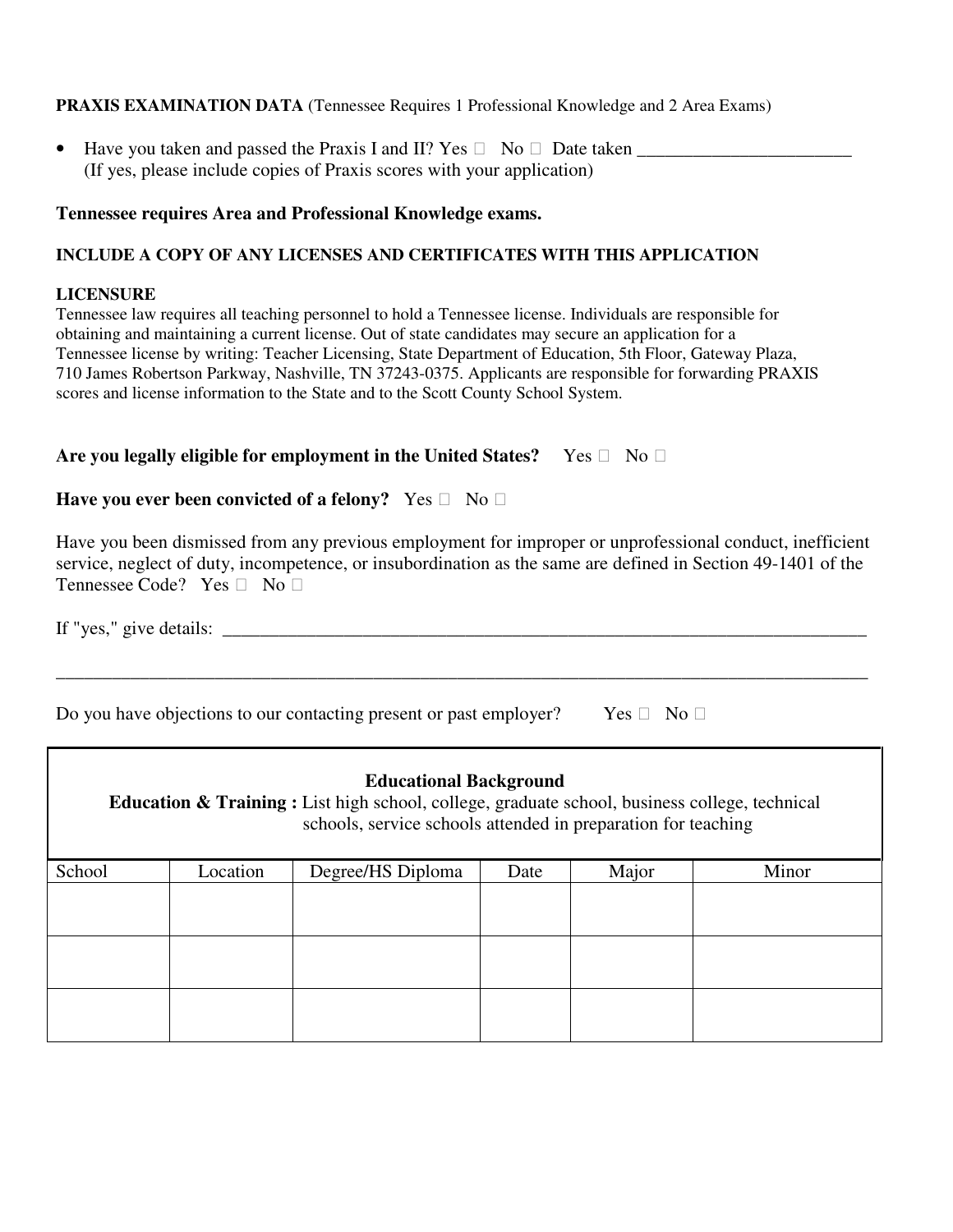| <b>Teaching Experience</b><br>(List in order beginning with most recent) |         |           |                   |                        |                     |                       |
|--------------------------------------------------------------------------|---------|-----------|-------------------|------------------------|---------------------|-----------------------|
| School or<br>District                                                    | Address | Principal | Grade/<br>Subject | From<br>Mo.<br>Day. Yr | <b>Total Months</b> | Last Annual<br>Salary |
|                                                                          |         |           |                   |                        |                     |                       |
|                                                                          |         |           |                   |                        |                     |                       |
|                                                                          |         |           |                   |                        |                     |                       |
|                                                                          |         |           |                   |                        |                     |                       |

| Other Work Experience (List in order beginning with most recent) |                  |           |          |  |
|------------------------------------------------------------------|------------------|-----------|----------|--|
| Name of Employer                                                 | Address & Phone# | Date      | Position |  |
|                                                                  |                  | From      |          |  |
|                                                                  |                  | To        |          |  |
|                                                                  |                  | From      |          |  |
|                                                                  |                  | To        |          |  |
|                                                                  |                  | From      |          |  |
|                                                                  |                  | <b>To</b> |          |  |

| <b>Branch</b>                                                                                                 | Date       | <b>Total Years</b> |
|---------------------------------------------------------------------------------------------------------------|------------|--------------------|
| <b>Military Service</b>                                                                                       | From<br>To |                    |
|                                                                                                               |            |                    |
|                                                                                                               |            |                    |
| Do you have military experience acceptable to the Tennessee Retirement System? Yes<br>If yes, how many years? |            | N <sub>o</sub>     |